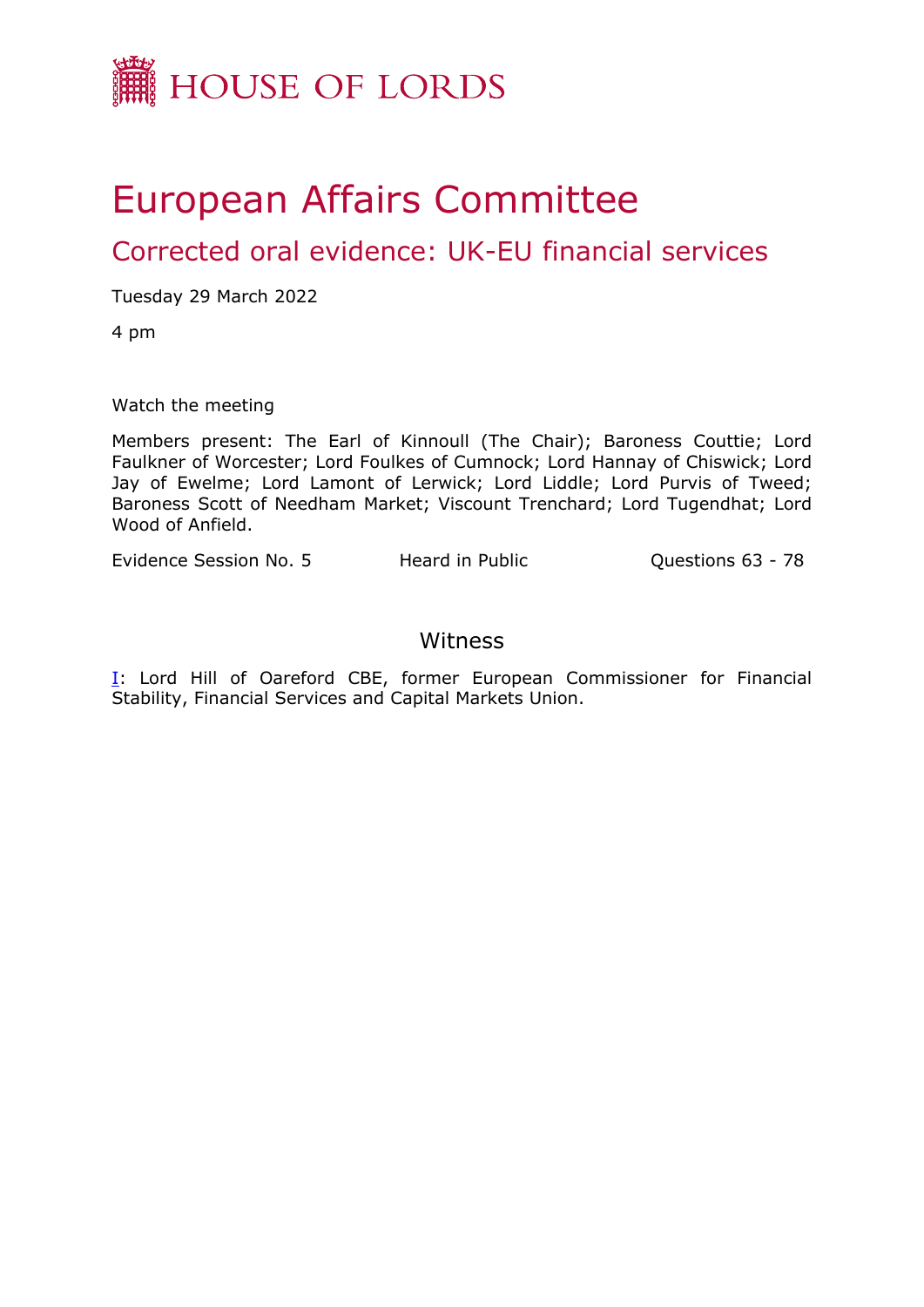<span id="page-1-0"></span>Lord Hill of Oareford.

Q63 **The Chair:** Welcome to this hybrid House of Lords and the European Affairs Committee. We welcome this afternoon our witness, Lord Hill, Jonathan Hill, who, apart from being a colleague here in the House, is a former European Commissioner and was Commissioner for Financial Stability, Financial Services and the Capital Markets Union, and more recently has been the editor of the recent UK Listings Review, which is very much something we have been considering in our current inquiry on the future of trade in financial services between the UK and the European Union.

This is the fifth evidence session. There will be a transcript taken and we will send that on to you in due course. If there is anything you would like to correct, could you let us know and we will correct it? It is the basis, of course, on which we will write our report. I will ask that members keep their questions to you crisp so that we have the maximum time. I think that we will be here for just over an hour or so this afternoon.

I will begin. Could you start with your overall assessment of the changes that have taken place in the UK-EU financial services relationship since the moment of Brexit and how you think that the sector has adapted to those changes?

*Lord Hill of Oareford:* In a way, I am more struck by the similarities and the continuities over the last six years rather than the changes. Many of us thought that after 2016 things would change quite quickly. My former officials in Brussels certainly thought they would. If I look at it, I am more struck by the fact that London is still Europe's largest financial centre. The capital markets union is pretty stalled where it was as we left the EU. Without Britain in there, it is harder for CMU to make the progress that it might have made. No other single financial centre in Europe has so far supplanted London's place as Europe's biggest financial centre.

Behind the scenes, instead of a stark and sudden change, I think that there is much more, on both sides of the channel on financial services, of regulators, politicians and business looking over each other's shoulders and seeing where they are getting to, not so much in a conflictual way but from the point of view of where might they also want to change. An obvious example is probably Solvency II, where the UK is looking at that but French insurers will be very keen to look at it as well. It is more nuanced, I think, behind the scenes than one might think from the politics, but overall I think that things have shifted less than I thought they would have.

To the second part of your question, after 2016 the City, however you define it, got on with doing what it needed to do to carry on being able to trade. It did that quite quietly, quickly and efficiently. I think that the position from the beginning with the City was, "We will try to do the least we have to do." I think that its preference was always to try to keep the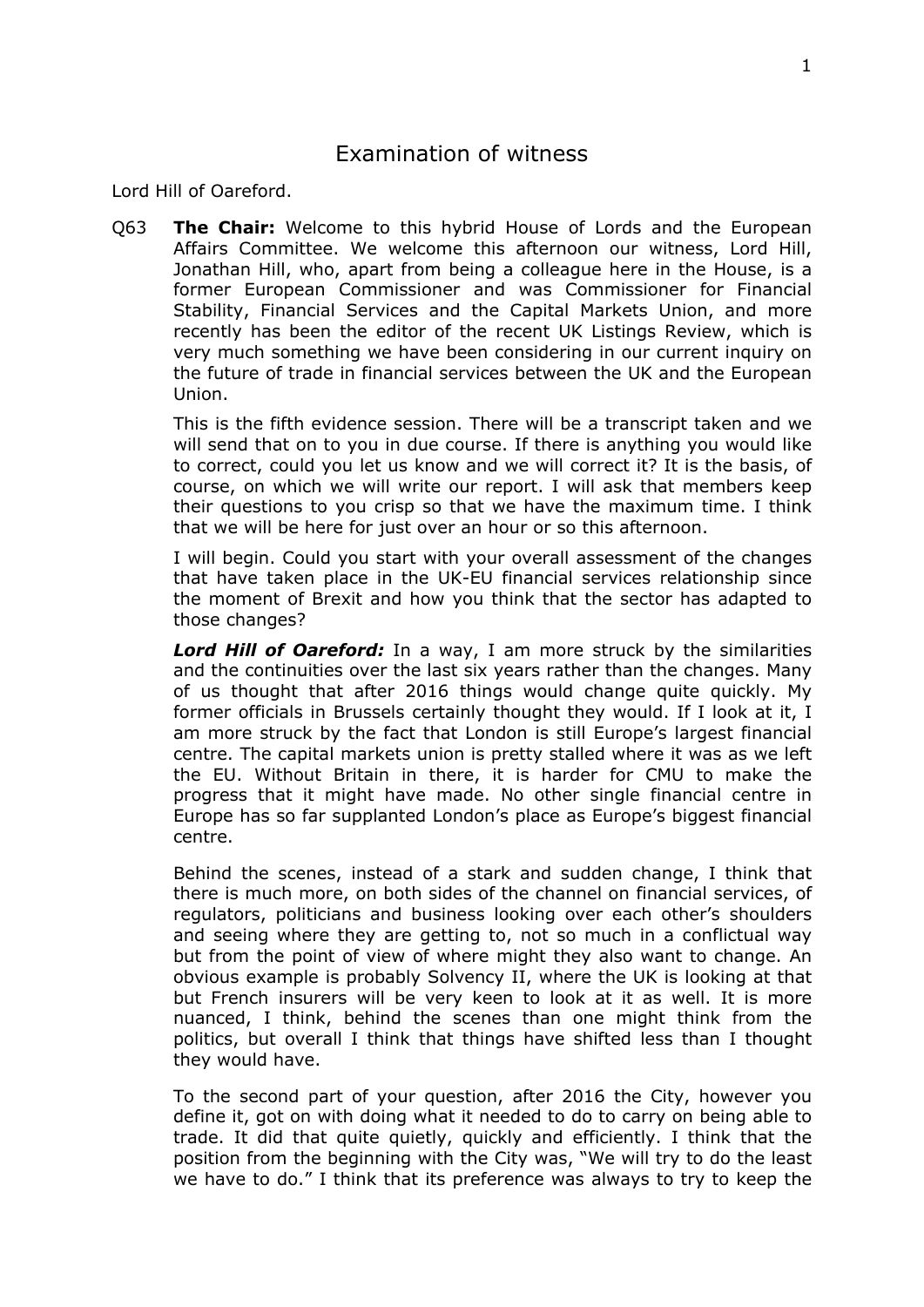bulk of its business in the UK and, broadly speaking, so far that is what has happened.

**The Chair:** That is very helpful. Thank you very much. I wondered whether you felt that there was anything in the suggestion that there is, in fact, a symbiotic relationship between a capital market and a commerce market that is making things. A manufacturing market needs to have a good capital market because it needs capital and a capital market needs clients. Are we in a symbiotic relationship where London provides services that are required for European business?

*Lord Hill of Oareford:* Yes, I think that is broadly how it works. You need deep capital markets to provide capital to businesses around the world, not just in the UK or in Europe. Over time, European corporates, whether they are manufacturing things or selling things, have become dependent, or more dependent, on London as a source of capital. Because of the concentration of capital, it means that their costs of borrowing money are lower than they otherwise would be. To your point, the real-world ramifications of not having strong and effective capital markets is that the cost of doing business for all types of business goes up. You also have, which was always the issue in Europe with its traditional heavy dependence on the banking sector, more risk concentrated in the banking sector. So, having deeper capital markets was a way of increasing financial stability and spreading risk, which was the other main motivation for wanting to try to build a capital markets union in the EU.

Q64 **Lord Tugendhat:** What you said was very interesting, Lord Hill. You were talking about London on the one hand and the EU centres on the other. Can you say a word about New York? Do you feel that within the perspective you were talking about New York might have gained and that decisions that might have come to London have gone to New York or that New York is playing a bigger role in European institutions?

*Lord Hill of Oareford:* Yes, I do. The issue, going back to 2016—and some of that was driven by politics on both sides of the channel—was about who would do better between the UK and the EU 27. I think that the real exam question is the one that you imply, which is while we are both kicking bits out of each other and cutting off our nose to spite our face, the United States is opening up a bigger lead, as is Asia. For London, when it thinks about itself as a global financial centre, I think that we should be concentrating on the US and what is happening in other global financial centres and not spending so much time obsessing that is quite a strong word—about what is going on in the EU. The international competition is not coming from within the EU, it is coming from the rest of the world.

**Lord Tugendhat:** Is there any particular area you would single out to illustrate your answer?

*Lord Hill of Oareford:* An obvious one, which we may come on to talk about, would be the question of why businesses choose to list in New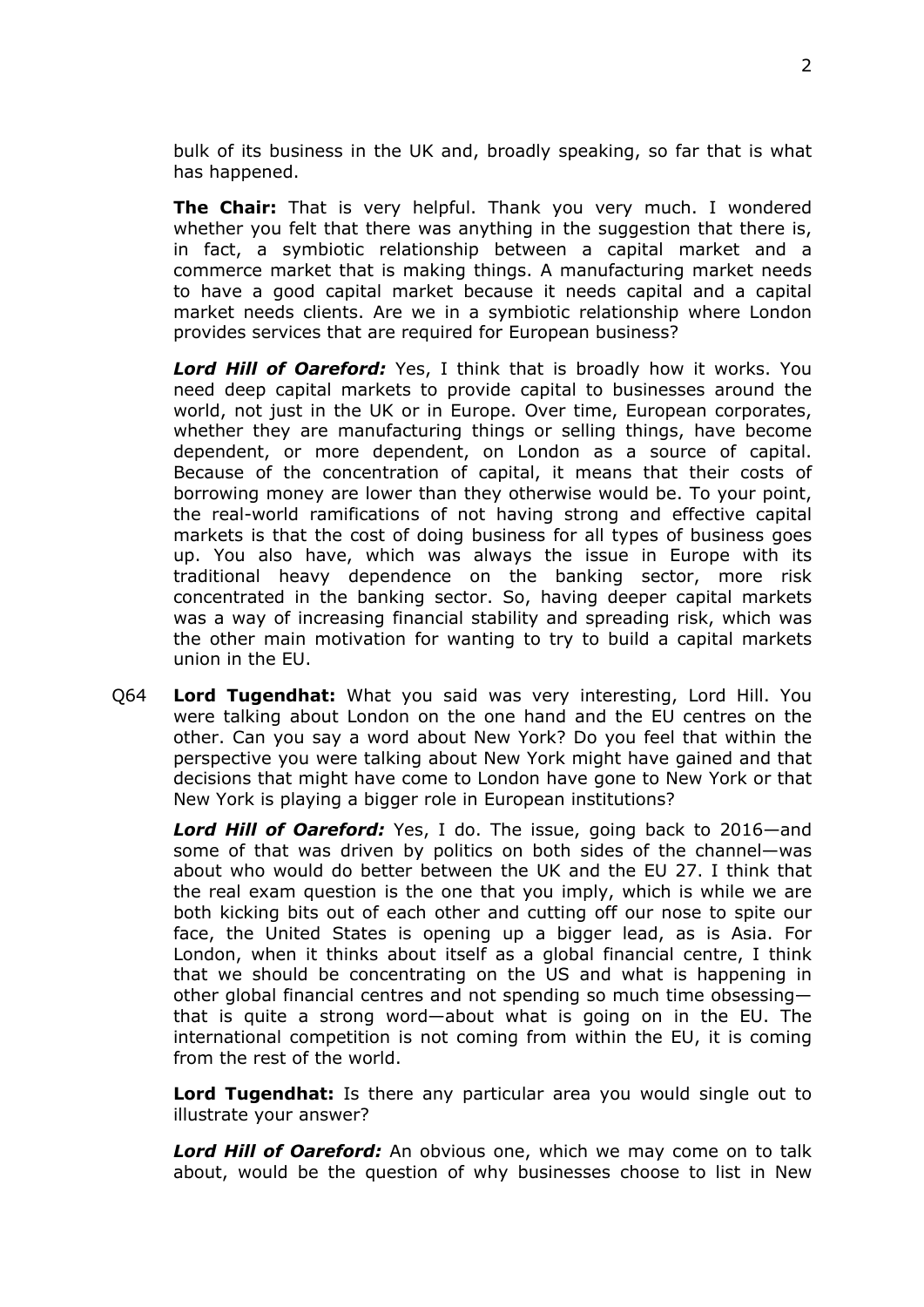York rather than choosing to list in London or elsewhere in Europe, where the lead in that and attracting tech companies listing in the United States is opening up.

**Lord Tugendhat:** We will, so I will not pursue that.

Q65 **Lord Jay of Ewelme:** I was going to ask whether you thought the reality of Brexit compared to expectations, but in fact you have already rather answered that by talking about being struck more by the similarities and continuities than the differences. I have one specific point. We have been told by some earlier witnesses in this inquiry that there have been fewer job losses, for example, or fewer jobs moving from the UK to the EU than had been expected. Are you struck by that, too? Is that something that you would agree with?

*Lord Hill of Oareford:* I am sure you saw that EY does a regular Brexit tracker, which it published yesterday. I think that it has said 7,000 is the figure for jobs. Obviously, it is not just jobs, it is assets and capital moving, but I cannot now remember what some of the figures were, going back six years, that people were projecting—100,000 to 200,000 so 7,000 is obviously at the low end of that range. But that is not a reason to conclude that everything is fine and it has all settled down and we do not need to worry or try to make ourselves more competitive.

A lot of this is about people's expectations of the future direction of travel, what the sentiment is and who has momentum. Certainly, from 2016 to 2019 everything was rather frozen politically in the UK and in the City they felt that. It had gone through a period of being abused and then ignored, and I think that had an effect on sentiment and morale. I think that has shifted and there is more of a sense that the Government are trying to do things to address the question of London's competitiveness, but all these other centres we have talked about do not stand still.

The number of jobs is lower than one might have thought but I do not think that is the whole picture. I still think that there is a lot one needs to do about the overall regulatory environment.

**Lord Jay of Ewelme:** If you try to project yourself forward—you have talked about things having been a bit frozen between 2016 and 2019 and now perhaps being slightly unfrozen—will that process of unfreezing continue over the next three, four or five years? Do you feel reasonably confident about London maintaining a competitive edge in different ways as it adapts, as the City of London has traditionally done, to new circumstances in the years ahead?

*Lord Hill of Oareford:* I do. I feel more confident than I did. Again, we might come back to talk about this. One reason that I recommended what we called in our review an annual state of the City report was to try to put some scaffolding in place whereby the Government and the City and the regulators, all in one place, would have to ask themselves once a year, "How have we done? Have the changes we have made over the last year worked? What has worked? What has not worked? What can we do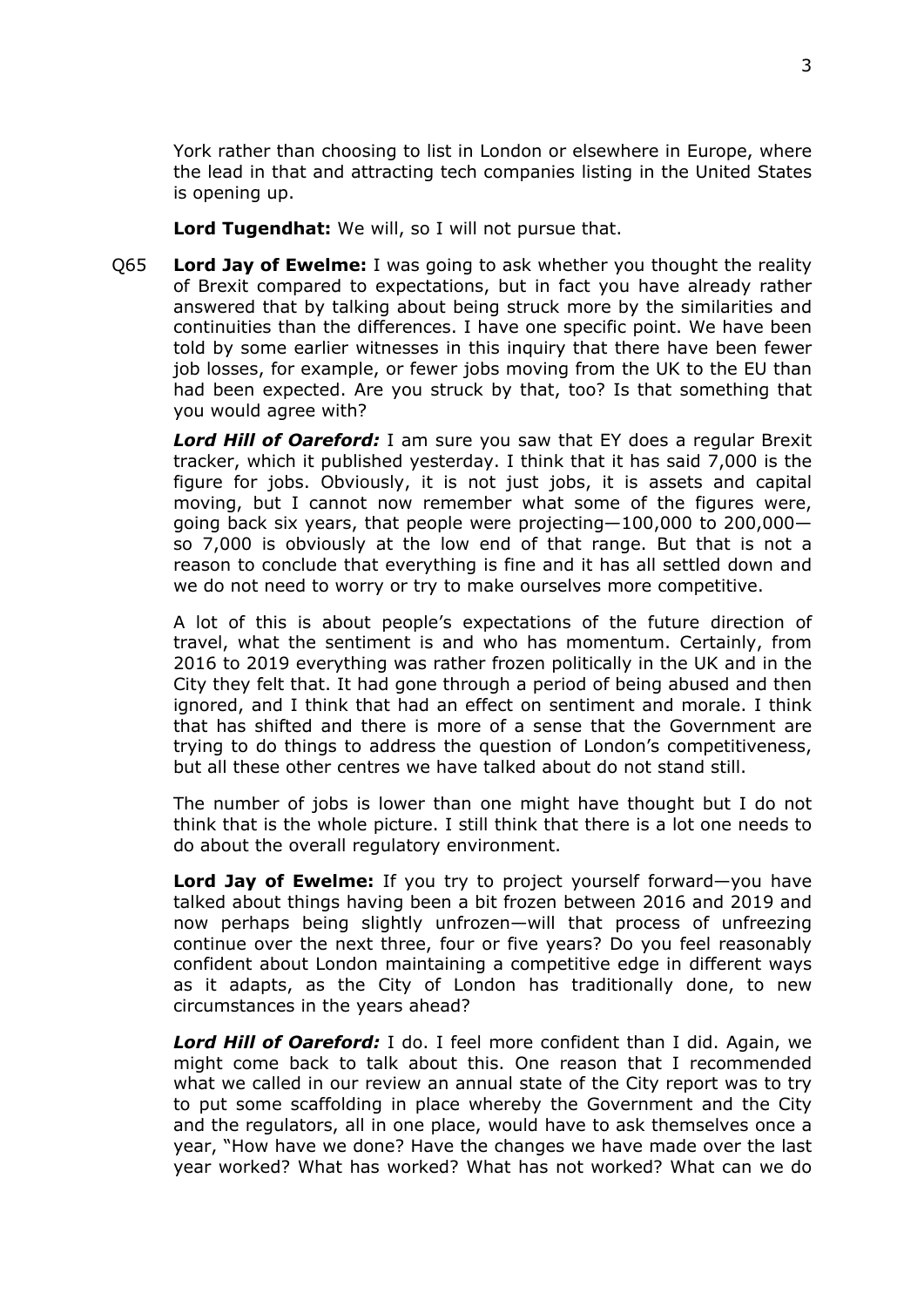better?" to try to keep the feet of government and regulators to the fire so that it is an iterative thing.

When you think about regulation, people often talk about it in a static way, and then people want to defend the state that it has arrived at. I think we should be striving for something more dynamic. I am more confident than I was, but I think that you have to keep going at it over the next five years. You cannot disassociate what is happening in the City from the broader economic policy framework for the rest of the country: tax, attitudes towards foreign investment, attitudes towards subsidy, market intervention, and so on. All those I think help create the picture one wants to paint of being an open economy with regulatory flexibility and predictability.

**The Chair:** Thank you very much. Lord Hannay wanted to come in here.

**Lord Hannay of Chiswick:** Yes, not on jobs that may or may not have gone but on revenue to the Exchequer that may or may not have risen, fallen or stayed much the same. We have been completely unable to get any indication on that out of the previous witnesses. Do you have a feel for that rather important element, since, as you know, the proportion of the Government's revenue that comes out of "financial services" and the City is pretty big?

*Lord Hill of Oareford:* It is. I do not, I am afraid. I guess only the Treasury would be able to tell you that.

Q66 **Lord Foulkes of Cumnock:** Good afternoon, Jonathan. Returning to the jobs that have moved, we have been told that they have moved to different centres throughout the European Union. What effect does that fragmentation have, good or bad, as far as the EU is concerned and, indeed, as far as the UK is concerned?

*Lord Hill of Oareford:* I think that it has a bad effect. If you start with the big picture about what seems to be going on generally with the reversal away from globalisation, where supply chains got longer, where payment systems and financial services became more integrated, more efficient and cheaper to use, we are clearly reversing out of that and we do not yet know how far back along that line we will go. The consequence of that greater fragmentation is that, crudely, the cost of raising capital increases. That means Europe's businesses find it harder to fund the recovery that the European economy needs to have. I think that it is a retrograde step.

It also goes to the point that was made earlier by Lord Tugendhat about the United States. It means that when people are looking around for funding they will often look outside the EU to try to raise it. From an economic point of view, it makes the whole process more costly and I think that what you describe has happened. It has tended to go into penny packets around the EU, some more than others. In that EY survey, I think that it was saying Dublin has done quite well, Luxembourg has done quite well. People say that Amsterdam is making a push in making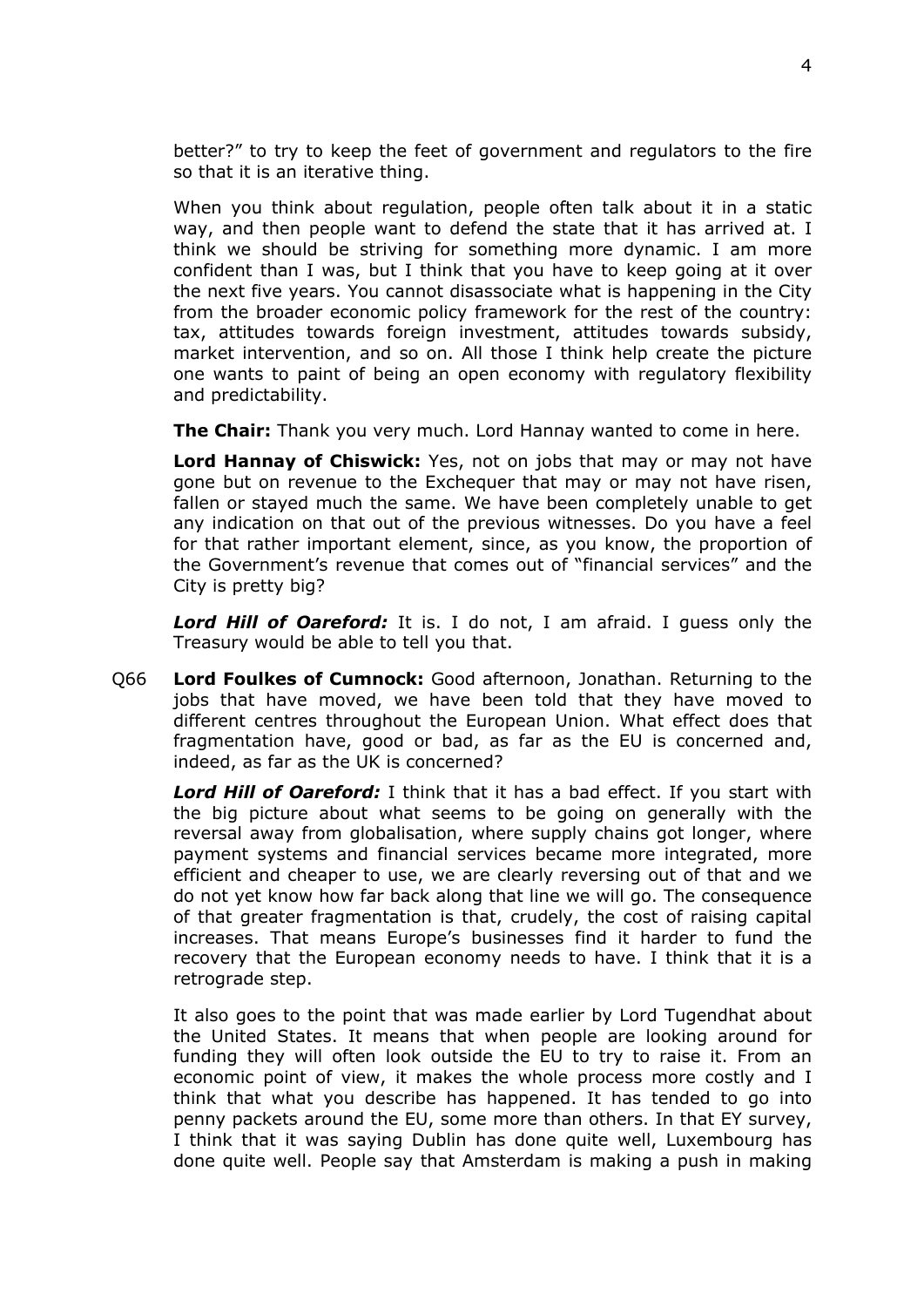itself an attractive place to go and list. Cumulatively, I do not think that it leads to a stronger system.

**Lord Foulkes of Cumnock:** The jobs that have moved, have most of them or all of them been from the City of London or have some of them been from the other financial centres such as Edinburgh, Glasgow and Leeds?

*Lord Hill of Oareford:* Again, I think TheCityUK or one of those bodies would give you a better answer than I can. My sense is that it is mostly London since quite a lot of the jobs outside London in the UK were—it is not true to say they were back-office jobs, but I think they are more likely to have stuck. I do not know. Someone will do a better answer than me.

**Lord Foulkes of Cumnock:** Does that fragmentation illustrate anything about the relative strengths and weaknesses of the European Union sector and the UK?

*Lord Hill of Oareford:* I think that it says that no single European centre has the critical mass that we have. It says that London is still pretty sticky, I mean in the sense of resilient. If you flip it on its head and say to yourself, given what happened to the City, particularly from 2016 to 2019, we created conditions that were perfect for the Europeans to be able to take business from London and it has not happened on a big scale. I think it tells you that just the sheer concentration of people and scale in London who still want to be in London gives us an advantage, but again we have to work at it. There is quite a lot to do to shore up that position and to try to equip ourselves to compete in new areas that are not yet regulated.

Q67 **Baroness Couttie:** Good afternoon. I would like to hear a little bit about what you feel the primary opportunities are for the UK financial services sector post-Brexit and what the Government can do to support achieving those aims. You talked a little bit when you were responding to Lord Jay about a dynamic regulatory environment and I would like to hear a little bit more about that. We are also, I hope, signing more and more trade deals. What would you like to see in those that would support the financial services sector its trade more broadly than with Europe?

*Lord Hill of Oareford:* The narrow answer to the question about what the opportunity is after Brexit is that from a regulatory point of view, constructing rules, particularly in areas that have not yet been regulated—so in the whole area of fintech more generally, of crypto, of green finance, where we will have to work out how to regulate that being able to regulate for one is a hell of a lot easier than trying to do it for 27. It is a consequence of a consensus-based system. It makes it extremely slow and laborious to put in place. Because of all the compromises entailed, between different bits of legislation across wide fields, amending regulation is quite difficult.

My view is that you are more likely to compete successfully if you have a flexible regulatory system. I think that there is an opportunity to move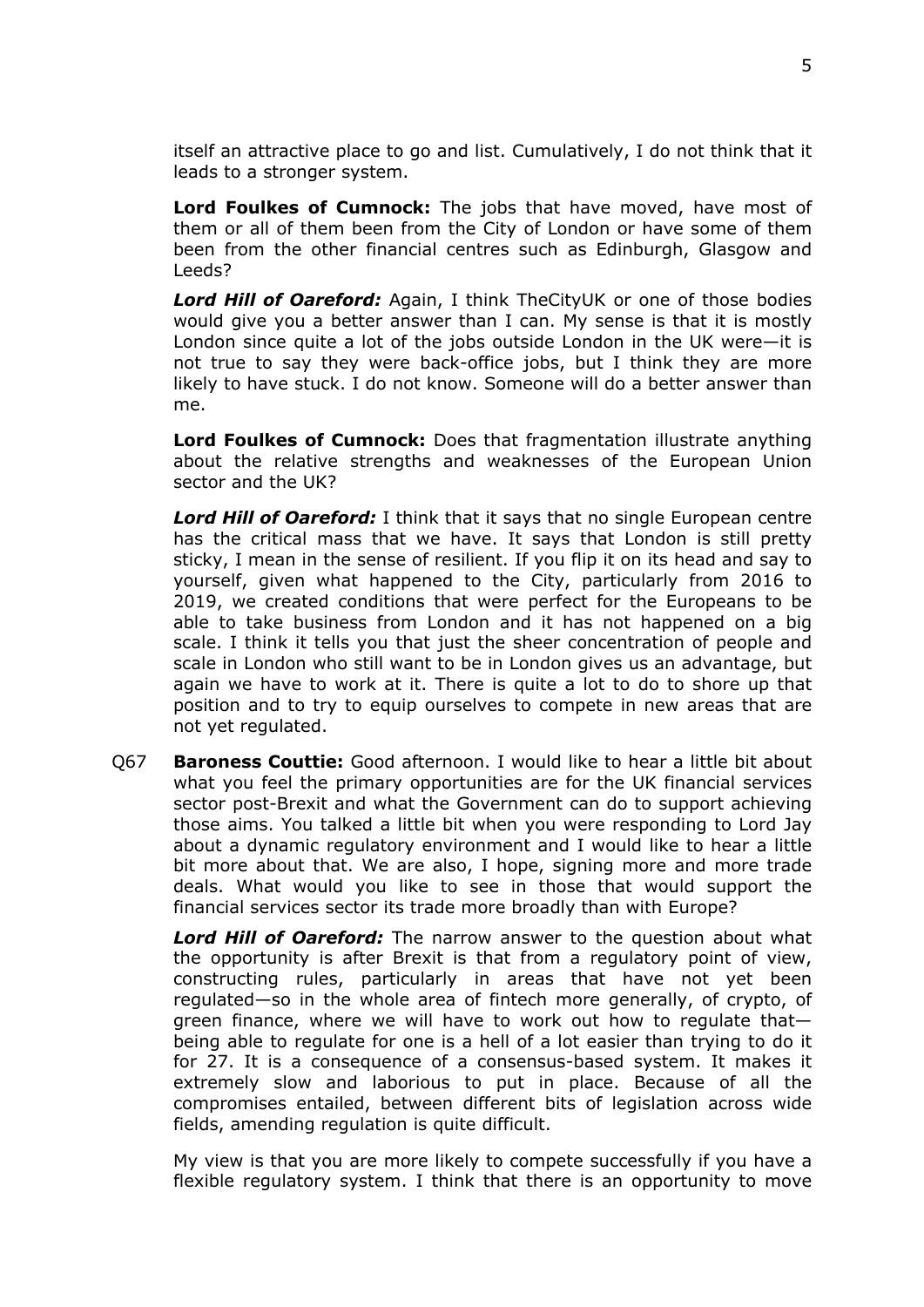more quickly, but consistent with global standards. This is an obvious point to labour—it does not make any sense if you want to be a global financial centre to construct regulatory standards that will apply in a market of 68 million. Can you crack on more easily in a more focused way in one jurisdiction? Yes, I think that you can. That would be the narrow point about where the regulatory opportunity is after Brexit.

The broader point is that it is not a direct consequence of Brexit other than in the sense that a big national moment like this gives one the opportunity to regroup and think about things and the opportunity for us to think more intelligently about how we approach regulation overall and how our regulators behave. I draw a distinction between what the rules are and then how the rules are applied. We have an opportunity to think about that afresh just because we have had to pull the drains up and have a good look.

In particular, I would say look for those opportunities in the areas where we are not struggling through a set of rules that are already in existence. I mean all the acquis that we have brought across. A lot of those, if we think about it, are from traditional financial service sectors. Many of them I think will be disintermediated by technological change. In the areas where we will have to draw up new rules—what we will do about crypto or whatever else it might be, how you get a balanced approach to green finance—I think that we do have a chance to be world leaders. Our regulators also need to be outward looking and engaged in all the global regulatory fora. That is where I think that it is best for us to look.

**Baroness Couttie:** You see the opportunity being about the way that we regulate within the UK rather than having perhaps easier or better access to other markets through trade deals? You think that the access we have is sufficient?

*Lord Hill of Oareford:* I think that there is a practical problem and many of the people on this Committee will know more than I do about trade deals. Getting access for financial services into trade deals has not traditionally been very straightforward or yielded a huge amount and I do not think that there are massive signs that that will change any time soon. There is, obviously, an opportunity for us to do some thinking on some bilateral arrangements with countries, maybe specifically on financial services, not as part of some great big trade deal. I do not know. I know that there has been work done with the Swiss and people talk about the possibility of us trying to do more regulatory co-operation with other jurisdictions. I think that there should be some opportunities in there, but that is slightly different from a full-on trade deal where progress so far has not been massively encouraging.

**Baroness Couttie:** I think that it is largely about recognition of professional qualifications, movement of people, data sharing, those sorts of things around financial services that could potentially open up new markets if they were negotiated. Thank you very much.

**The Chair:** The message is the importance of being consistently flexible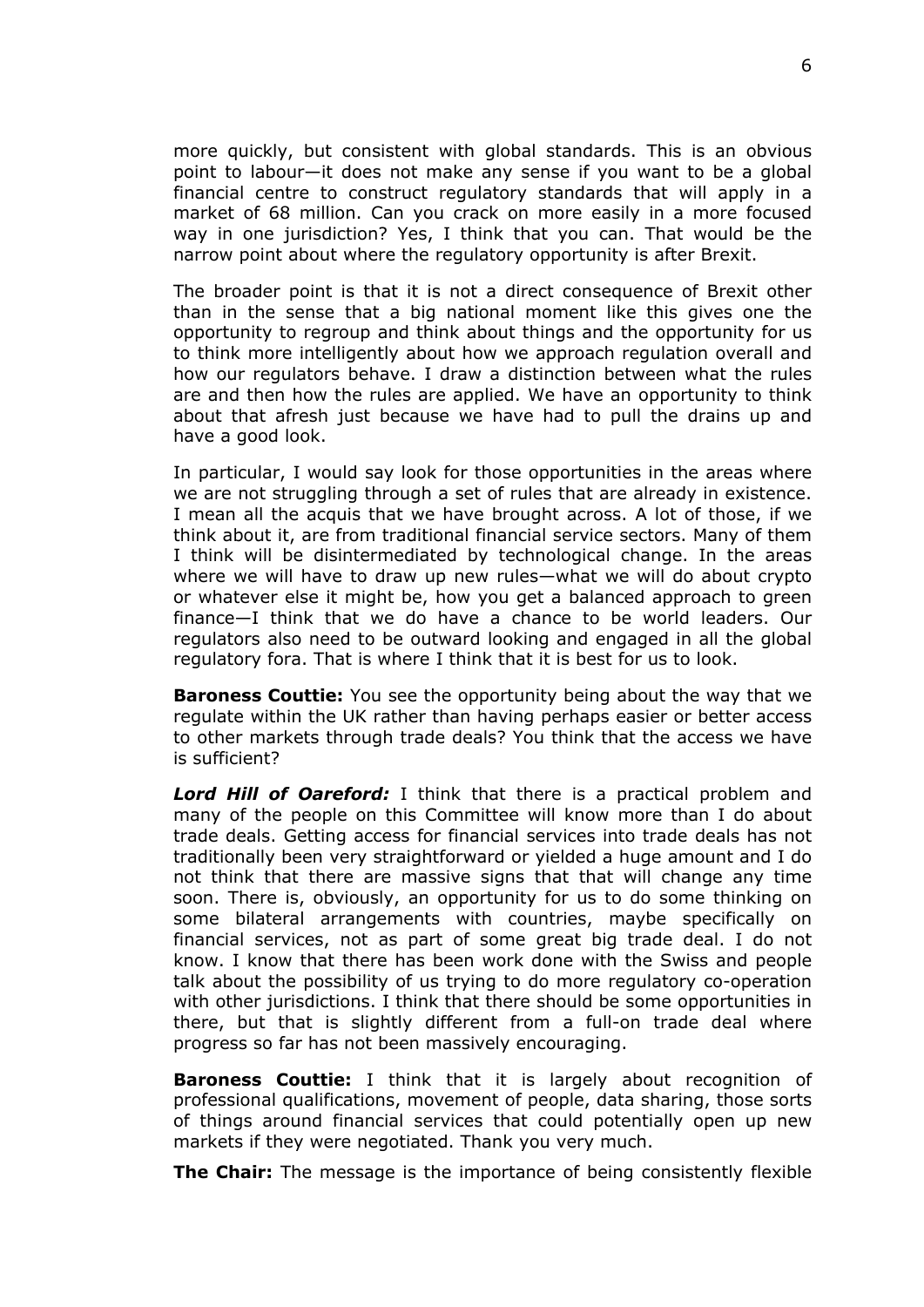rather than flexibly consistent, I suppose. Thank you very much.

Q68 **Lord Lamont of Lerwick:** Good afternoon. You chaired the UK Listings Review and came up with a lot of liberalisation measures about free floats, SPACs, dual-class shares, and so on. I noticed in your letter to the Chancellor accompanying the review that you referred to the poor status that the FTSE 100 now had because it has a lot of old economy companies, and despite the UK's insistence that we are very good at modern technology and innovation we have very few big technological listed companies. Do you think that the specific recommendations that you put forward will encourage more large technology companies to list in London?

*Lord Hill of Oareford:* I always felt this about the listing review; that it was a subset of issues that needed to be addressed but it was not a complete answer. In and of themselves, if the recommendations were implemented would everything magically flow and bring large technology companies with it? I think the answer to that is no. The specific issues that we were asked to look at had produced a set of obstacles and restraints and reasons why people thought they did not want to come to London. If you were a founder, you could go to a different jurisdiction and have more discretion for longer over your shares or you could raise and hold on to a greater amount of capital.

I think the Review will take away some of the criticisms that tech founders were making about London. It levels the playing field between us and other jurisdictions. I do not think that there was anything in our review that you could not find in another jurisdiction. It was not that we were consciously trying to open up a gap by lowering standards. We were trying to close a gap that had opened up between us and other jurisdictions.

I think that it is part of the picture and the regulator and the Government have moved quickly to implement it, but it is not the total picture. I cannot say because of that it will follow because there are lots of other issues to do with the availability of funds, the rules for pension funds, research analysis on tech companies, the general culture towards founders' success, and the way our media might make people think that they did not want to become prominent business figures. All those are factors. I think our review just helped remove a subset of obstacles.

**Lord Lamont of Lerwick:** It is good to know that you think that the Government are implementing it quickly. Does Brexit have any relevance to what you did? Did it make it easier or is it of no consequence to the policies you put forward?

*Lord Hill of Oareford:* It is a bit of both and it is an illustration of the point I tried to make earlier. All the rules you talked about are FCA rules that we could have chosen to change at any time we wanted to, in or out of the EU, and we had not. The bit of the recommendations that was clearly Brexit-related was around the Prospectus Regulation, which we could not have changed, and we are now going to change. The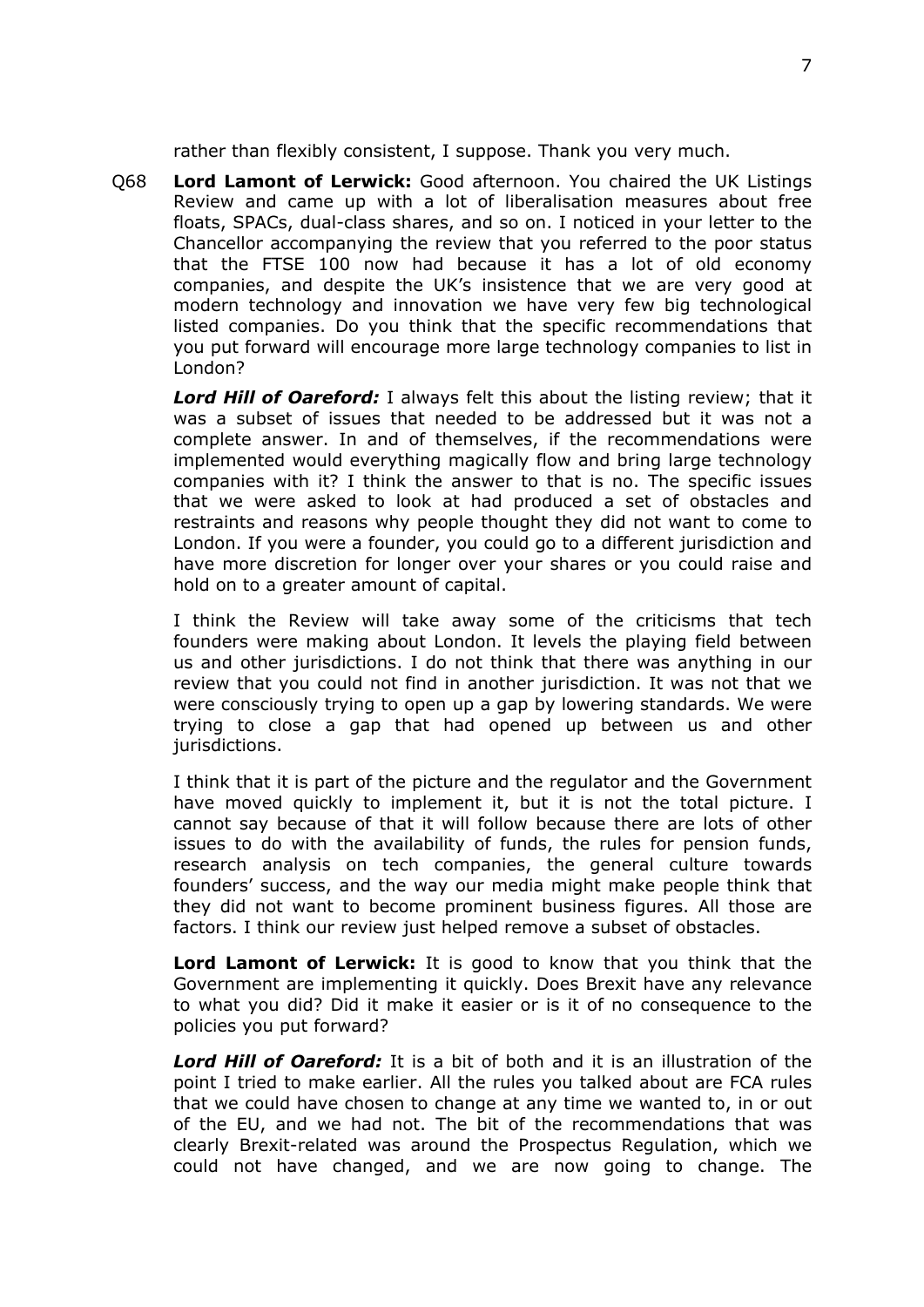Government have said they will bring forward regulation on that as soon as they can, which I think will be this year. We will go back, I think, to a regime on the prospectus much closer to what we had before we were in the EU, which will be, I hope, lighter-touch, more principles-based and so on.

Q69 **Lord Lamont of Lerwick:** You said earlier that the capital markets union was further away. Of course, if you will forgive me saying, I remember very well you were a great supporter of the capital markets union. Why do you think that it is now further away? Do you think that there is any prospect, or would this be cloud-cuckoo-land, that you might get a market-driven capital markets union even including non-EU countries in it?

*Lord Hill of Oareford:* A lot of the issues you had to address to make a capital markets union work were already extremely difficult to do. How do you harmonise solvency rules across, then, 28 countries? It is an incredibly difficult practical thing that you need to do.

It was always difficult. I think it was easier to build some momentum around the idea that it might be achievable when you had a big capital market centre such as London in the EU because it was Europe's capital market centre, or the EU's capital market centre, and, of course, now it is not. I think that shifts the way that people in the EU think about it.

Has it gone further away without us in? I think for that reason, just from a practical point of view, from a critical mass point of view, yes, it has. Is some broader alliance possible? That is the really interesting big picture policy question that Ukraine has brought into relief: could you have, should we want to have, an alliance of like-minded people with similar values uniting around a range of things, including defence and security? I would argue that what we have seen during the current crisis is that the financial system, the payment system, is part of defence and security. Could we lift our gaze and think, "Here is an opportunity to try to overcome some of our small differences and concentrate on what we have in common" and do what you suggest, or will we revert to small differences, Europe first? Will we on our side make the most of this opportunity politically and diplomatically? I do not know, but I think that yours is exactly the right question. I do think that there is potential for it. I think it is the sensible thing to do. I am not sure, though, that politics and some of the personalities will make it happen, but I would be going for it if I could.

Q70 **Lord Faulkner of Worcester:** Good afternoon, Lord Hill. We have covered some of this area that I want to talk to you about. That is the question of strong competition from other financial centres, not just in Europe but in the US and Asia. What particular centres do you think are London's biggest competitors when it comes to listings?

*Lord Hill of Oareford:* The US and, more recently, in some areas, Amsterdam. I am told from friends in the market that Amsterdam has made efforts to make itself more open.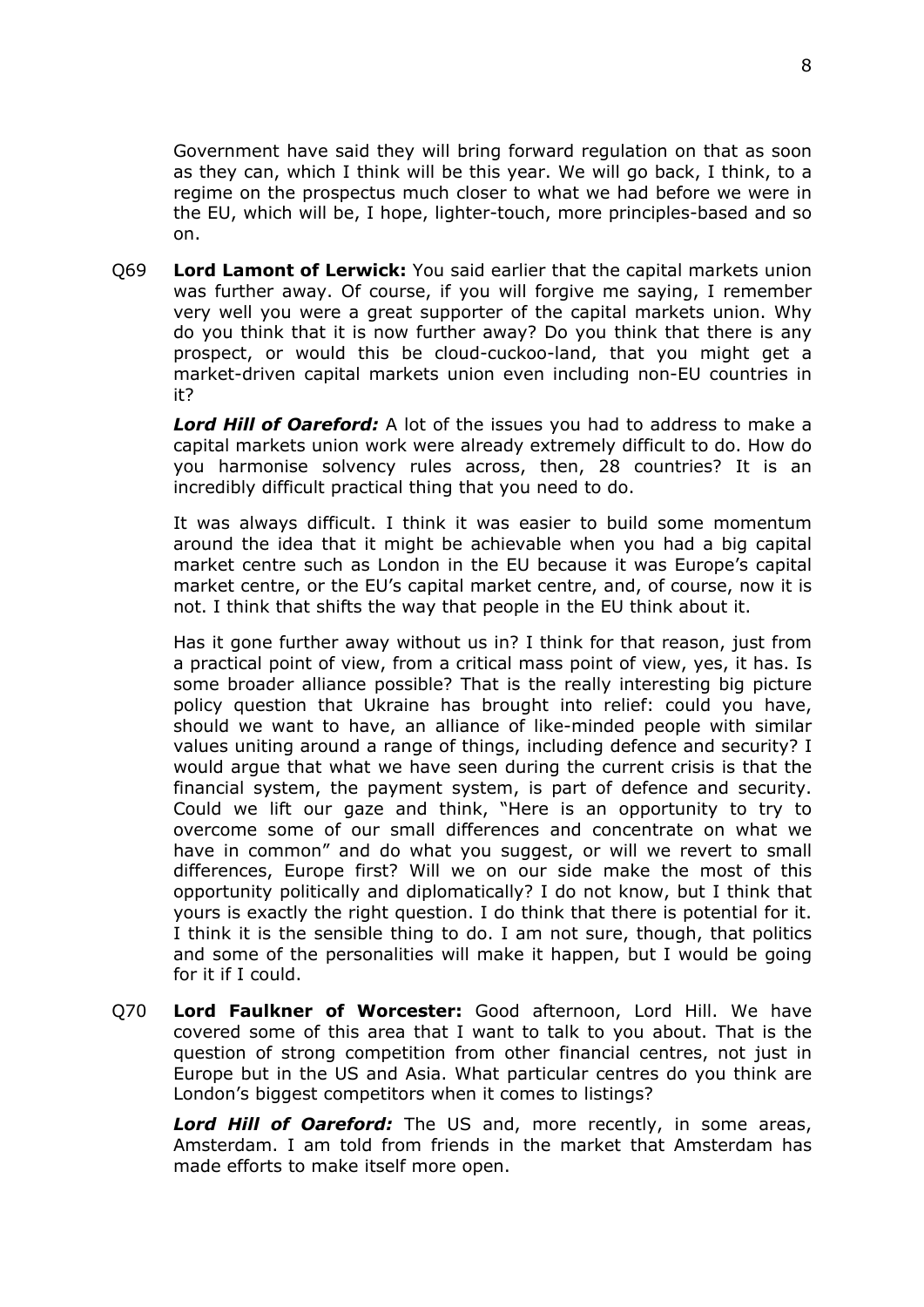**Lord Faulkner of Worcester:** Are you prepared to say whether challenges that we have had in attracting companies to list in London are in any way attributed to Brexit or not?

*Lord Hill of Oareford:* What are hard to disaggregate are hard factors to do with particular pieces of regulation and softer factors to do with sentiment. On the harder factors—what are the rules?—I do not think that Brexit has played a part in that at all. On the softer side of sentiment, given that people are making judgments for some time on where they might want to float their business, clearly in that period after Brexit people were asking more questions about what kind of economy the UK would be, what kind of attitudes it would have towards the City, than they were before.

I do not think that you can say it has zero effect, but when during the review I was talking to founders no one said, "I have been put off because of Brexit". It was more to do with some of the specific issues that we managed to address and some to do with general British cultural attitudes towards success, wealth and control. I think that they felt, crudely, in New York you can float yourself, be celebrated and you will be under the radar, and in the UK, because of the robust nature of our system, which has many benefits, you do not have that same thing. Your downside risk, either if you are very successful or very unsuccessful, is greater in the UK.

**Lord Faulkner of Worcester:** Because you are likely to be the subject of media speculation and comment?

### *Lord Hill of Oareford:* Yes.

Q71 **Lord Faulkner of Worcester:** You mentioned Amsterdam as a particular competitor. I wanted to ask you about two contrasting decisions, one by CVC Capital Partners, which has announced that it is planning to list in Amsterdam rather than in London, whereas Shell said last year it was going to scrap its dual listing structure and move its headquarters from Amsterdam to London. Obviously, we know which one we would prefer to be the model for the future, but what do you think is, in fact, the more representative of the two and what is what we can perhaps call the general direction of travel?

*Lord Hill of Oareford:* I do not know enough about those individual cases and what the reasons were behind them or, indeed, what people have said publicly. One has to be a little careful of extrapolating a trend from a couple of pieces. We all tend to do it. About a year ago, after the review came out and there was suddenly a number of companies saying that they wanted to IPO in London, that was probably overinterpreted as a trend saying, "Aha! Everyone now wants to come to London". I think that one has to guard against that.

I do not feel I can say that one is a trend more than the other. Looking at it, the significance of the CVC decision, if it is indeed a decision, I would say has a greater weight than the other one. As I said right at the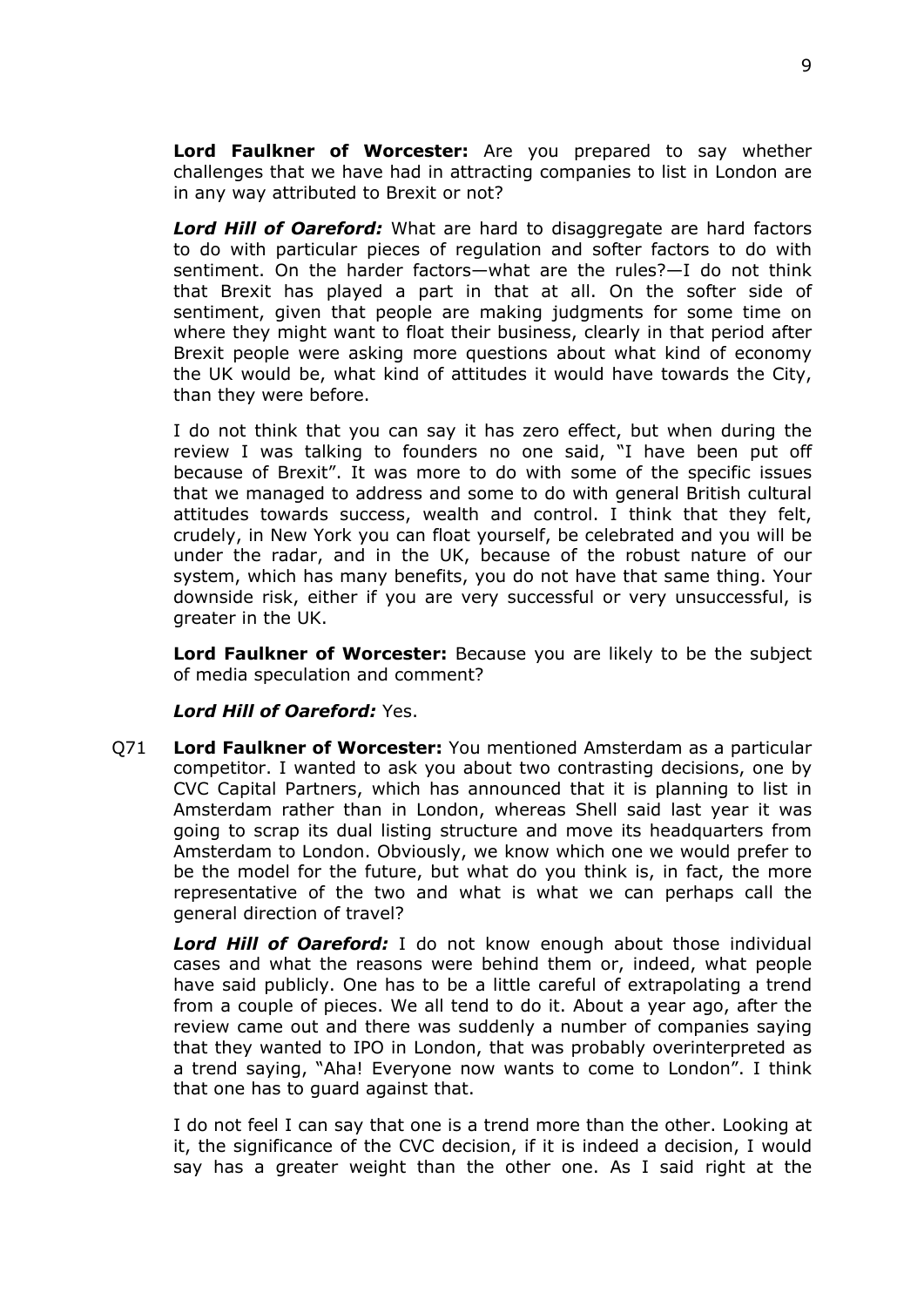beginning, I think that these are all signs as to why we have to keep our eyes open and keep working at things and not believe that because there has been a listing review everything is now done. Clearly, it is not and companies are making decisions in real time to go to other places.

**Lord Faulkner of Worcester:** Thank you. I follow that. Do you have any tips on what we should do to make Shell more the model than CVC?

*Lord Hill of Oareford:* I am not sure that I do usefully at the moment to help the Committee, I am afraid.

**The Chair:** Can I ask one follow-up question on that? It is to do with very small things. These would be corporate bonds, catastrophe bonds, preference shares, things that generally have a listing but maybe have a limited life. There are quite a lot of these sorts of things; they are small but beautiful and tend to head off to small exchanges. Did your listing review look at that as a class of business and did it form a view about whether that should be something that London should go after again?

*Lord Hill of Oareford:* We were not asked to look at that. The brief we were given was quite narrow and specific to do with the main market.

**The Chair:** Principal equity listing, yes.

#### *Lord Hill of Oareford:* Yes.

Q72 **Viscount Trenchard:** Good afternoon, Lord Hill. I would like to ask you what you think about the objectives of the regulators. At present I think that the FCA has an objective to promote competition in consumers' interests, which I always thought was slightly strangely worded. It is one of the primary objectives but not the first listed. The PRA has what is described as a secondary competitiveness objective, but if you look at its drafting, it is exactly the same as the "have regard to" so I do not think that it is considered a leading priority. In your review, you recommended that the Government consider adding a growth or competitiveness requirement—I do not think that they are quite the same thing—to the remit of the FCA but not to the PRA, as part of the future regulatory framework review. Could you say a little bit more about what exactly you want to achieve and whether you think that is a good idea?

Perhaps you could also comment on what we heard from the regulators when they talked to us last week. They drew a distinction between having competitiveness as a secondary objective that would be subordinate in the FCA's case to the consumer protection objective and competitiveness as a primary objective. They seem more supportive of the secondary objective approach. Do you recognise that distinction and do you have a view on the relative merits of the two approaches?

*Lord Hill of Oareford:* We recommended that there should be a competitiveness requirement—not to get hung up on words, obligation requirement, whatever—for two reasons. The first is I do not accept that high standards and thinking about your place in the world are incompatible, conflictual concepts. I think that it is perfectly possible to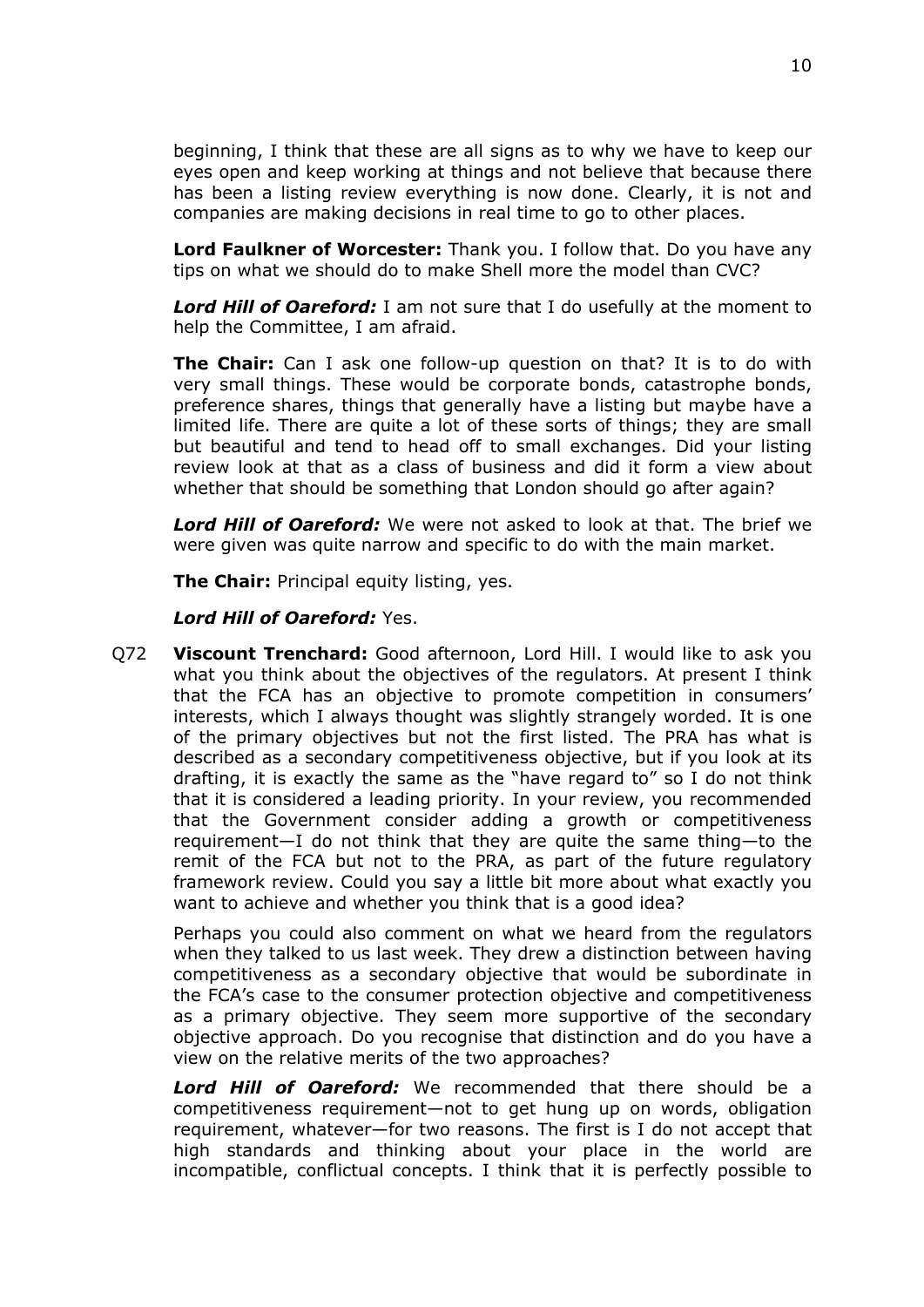be committed to high standards, very high standards, and then to think, "I would like to get businesses coming into my very well-regulated space". To be a regulator responsible for regulating something that no one wants to transact business in does not seem to me a very good case, for all sorts of reasons.

I have a lot of sympathy for the regulators, the job that they are asked to do, having been a quasi-regulator sort of person in Brussels. I think that the pressures they are under politically make the job very difficult. However, I do not accept their argument that if you have a competitiveness objective of some sort, it will suddenly mean we are going to be forced to sacrifice high standards. That is one reason why I am in favour of it.

The second reason I am in favour of it is to do with the changed regulatory framework that we now have. If you look back, what has happened, it seems to me, over the last 20 to 30 years is that politicians have surrendered to regulators huge amounts of responsibility that, 30 years ago, we thought were matters for political debate. For better or worse, they have given those over to people who exercise their best judgment but have huge amounts of power and responsibility. A lot of those are to do with things that I think one would consider to be political in nature.

As the debate goes on, the regulators are asking for more power to be able to amend regulation more quickly without having to come back for primary legislation. I understand that argument and have a lot of sympathy with it but it seems to me that the political system needs a process holding them somehow to account, and the competitiveness requirement seems one possible way into having a conversation with regulators about how they are getting on.

I also think that there is a sense in which—I was told this by a member of staff within one of the regulators, so I do not have first-hand experience of this and they may want to correct me—the whole organisation is run stems from the core, primary objective that it has. That then leads budget, leads staffing and defines resources. Something that requires the organisation to be thinking about how what it is doing fits into the broader world, I think, would also help to make sure that the organisation is run and resourced taking those things into account.

**Viscount Trenchard:** If I could ask you to be crystal clear on that, would you agree that that means that in the cases of both regulators, the competitiveness or competition-related objective should rank equally with the other primary objectives? If that were done, would the UK's regulators then be fully equipped to apply the UK's framework in a way that strengthens the UK's position as a global financial centre?

*Lord Hill of Oareford:* Personally, I would go for a primary objective. It seems to me that if it is the wrong objective you should not have it as an objective or you might as well make it a primary objective, if you see what I mean. I would go that way.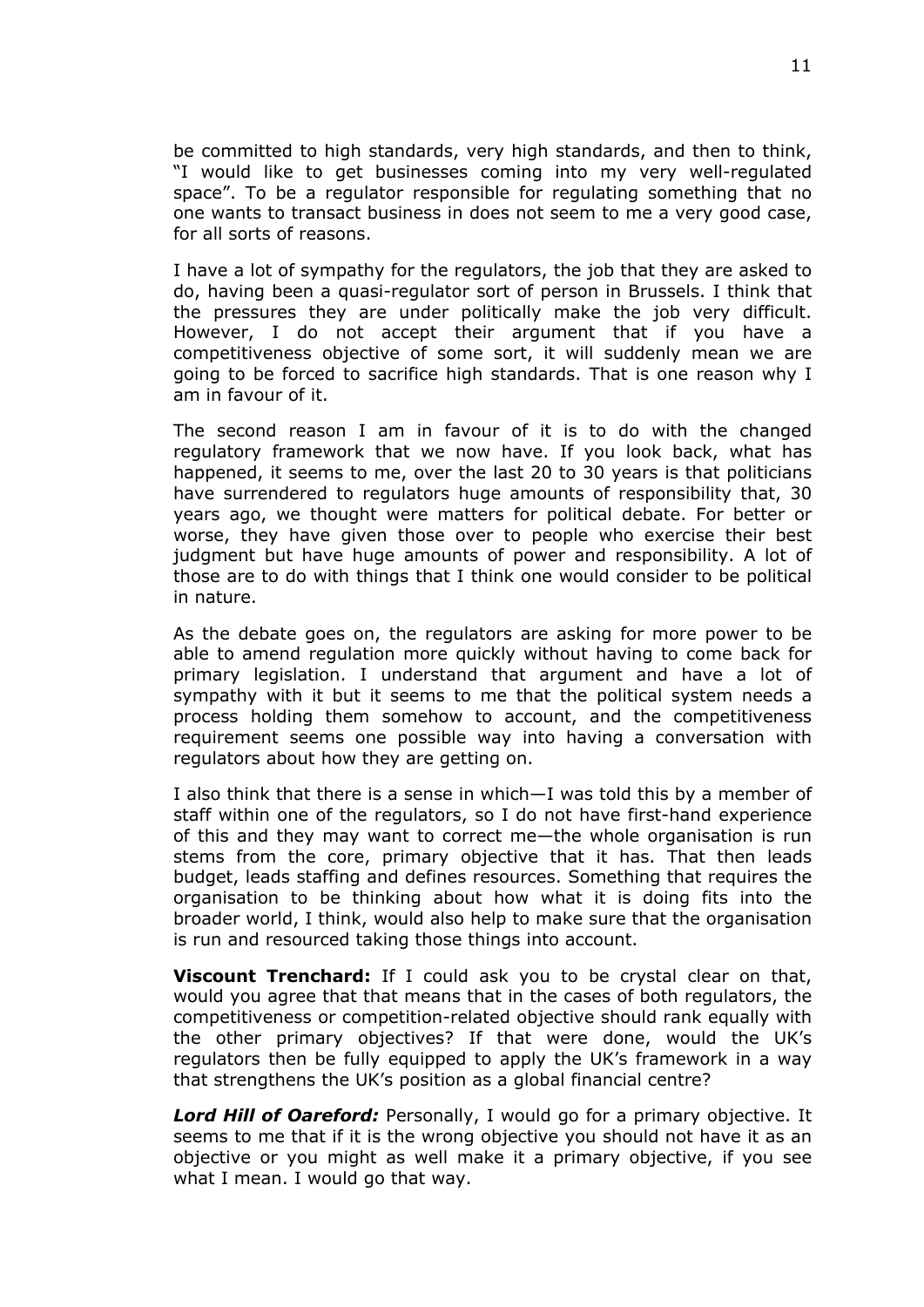In answer to the question, "Do they have what they need to do their job?" I do not know enough about the resourcing. I read the same things that we all read about making sure that they have the people they need.

There is this crucial point that I do not think we are all yet clear on, that if you give them—which makes sense in principle—more ability to flex their regulatory decisions, it seems to me we need an accountability mechanism. That is not a comment to do with any of the people currently in the job but if we are setting up a framework for a long period of time and these are very powerful organisations—you need a way for Parliament to be able to express a view and to make sure that we have not created a very powerful body beyond some form of parliamentary accountability apart from being hauled in front of the TSC once a year.

**The Chair:** Thank you.

**Lord Hannay of Chiswick:** What you have said is extremely interesting. It contrasts rather sharply with the views we have had from regulators, who told us that it was a jolly good thing that they were being given more flexibility and more authority. They contrasted that with the time when we were within the European Union, when a great deal of this was done in primary legislation in negotiations in Brussels. They told us that very firmly. However, what they were not able to say was where the accountability was going to come from. Indeed, they rather gave the impression that they would rather it did not come from anywhere.

Leaving that on one side, you mentioned in your reply just now—very helpfully, I thought—that you thought Parliament ought to play a role in this. There are basically, I suppose, two ways in which the issue of accountability of the regulators could be handled: one is by giving more powers to the Government and the other is by giving more powers to Parliament. Could you express a view on that? I think it is a missing piece at the moment.

*Lord Hill of Oareford:* Yes. You sum the dilemma up extremely well. I completely understand why the regulators say what they say, and from the point of view of technically being able to do their job swiftly, flexibly and adaptably, that is no doubt true. However, as you say, there is a hole in the argument about accountability.

There is a question that we have not answered collectively yet. As you know very well, the European Parliament, for all its many faults, does have people in it who know the files and the detail of the financial regulation extremely well. We do not have anything comparable in our system among parliamentarians because we are not set up like that and we have not been set up like that. The way that the Commons works is not to have people who have that kind of detailed knowledge on the intricate ins and outs of a financial file. I do not think we have yet answered the question as to who is going to replace that. Because it is so detailed but the detail can have billions of pounds of consequence, you must try to find a way in which someone knows enough to be able to ask the regulators the right question.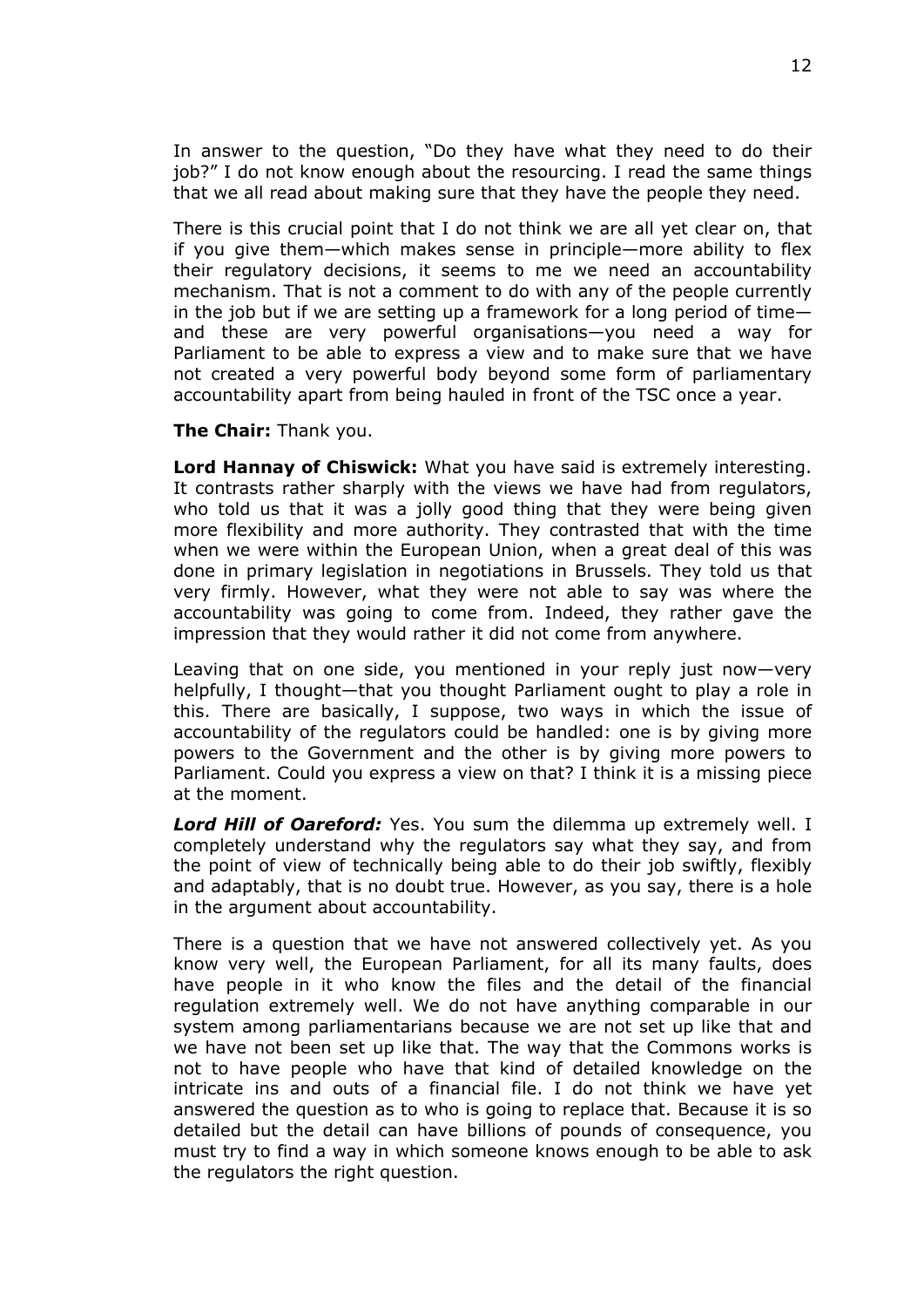To your question, "Government or Parliament?", if I am allowed a cop-out answer, I would say that we need both. But I do not think the Executive on their own is satisfactory because of the nature of what I have just argued, that the regulators have huge power over the lives of people and, down the line, the wealth of people. I think you need some connection to the voter and that comes through Parliament.

## Q73 **Lord Hannay of Chiswick:** Thank you. That is very interesting and helpful.

We switch now to what is called the Memorandum of Understanding between the EU and Britain outside the EU, which was referred to in the Trade and Cooperation Agreement, which said that the two should "agree to establish structured regulatory co-operation on financial services".

The memorandum, of course, was negotiated reasonably expeditiously and has now disappeared into the same oubliette as quite a lot of other things, namely Horizon and a few others, which are all stuck. I think you would agree that seems to be the story but perhaps you will confirm that that is the story, that they are stuck while mud wrestling on the Northern Ireland protocol is conducted.

*Lord Hill of Oareford:* I am not close to it, obviously—I am not part of the Government—but that would be my understanding for the reason that, again, you know very well, which is that all of these things are subset issues of the big issue. Particularly on things such as financial services, the European side from the beginning was always going to make that one of the last areas that it would move on and I think that remains true.

**Lord Hannay of Chiswick:** You confirm what others have said. Most of our witnesses have taken the view that finalising the MoU, bringing it into operation, as it were, and having that structured regulatory co-operation would be useful, would be something that we could make use of and value. No doubt, the European Union ditto because of London being such a very large part of geographical Europe's financial markets. Where on the spectrum do you rate bringing it into life, not tomorrow or the next day but as part of an overall approach for our future? Is it essential? Desirable? Where do you rate it on the spectrum?

*Lord Hill of Oareford:* I think we are seeing so far—if I am to try to be consistent with what I argued at the beginning—that it is not essential because life has carried on without it. It is the kind of thing that can help. If we can normalise relations and you have bits of architecture that you can hang relationships off, that is generally a helpful way to improve cooperation.

It is the kind of thing that would be useful to have as part of a broader reset but it fits into the conversation I had with Lord Lamont earlier, in that I think there is a broader opportunity now for us, not just UK–EU but broadly across the West, however you define "the West", including Japan and other countries, to build a broader grouping. That could also be around financial services.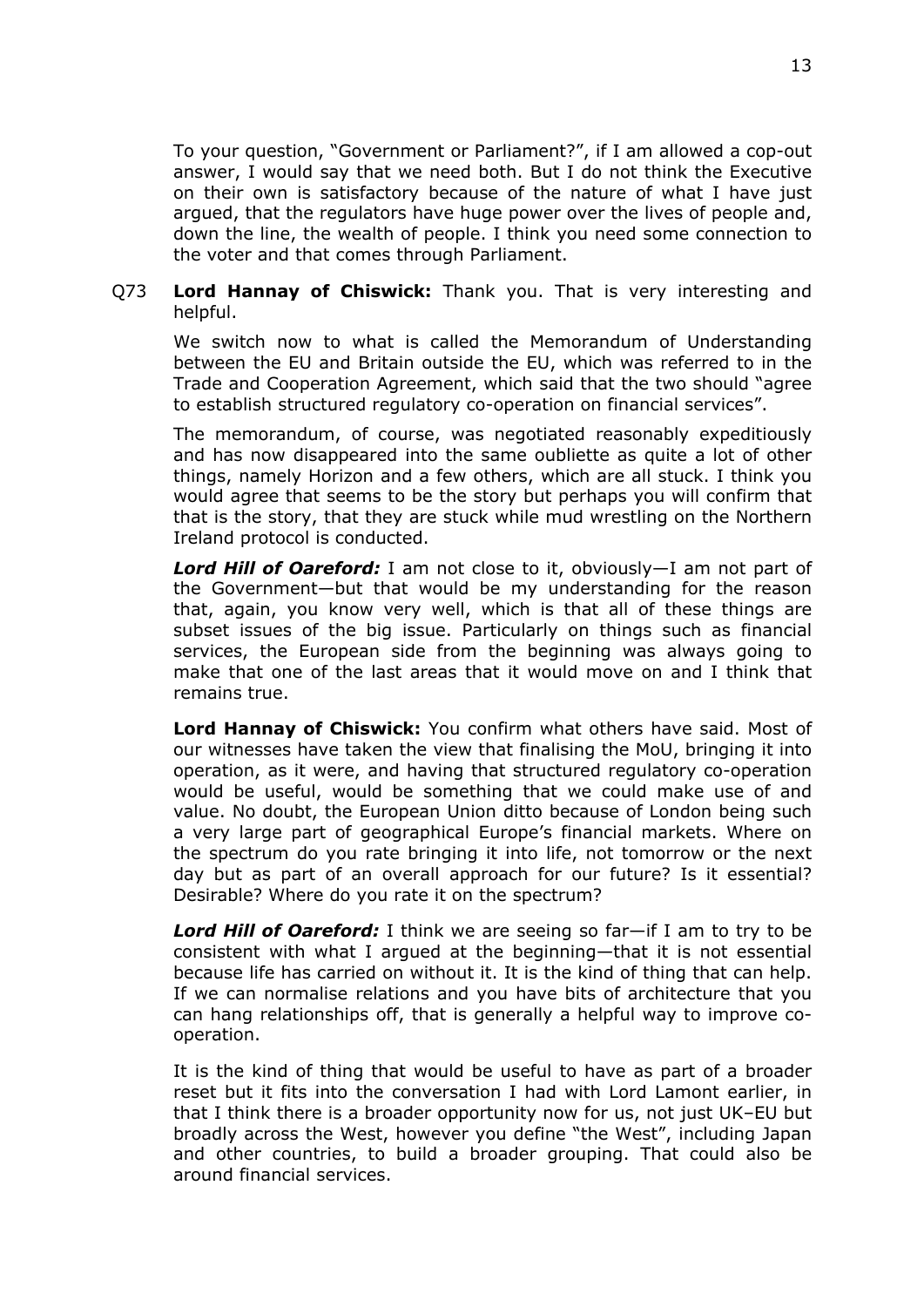**Lord Hannay of Chiswick:** We did hear that the Bank, for example, found the existence of a structured relationship with the United States pretty valuable, and felt that we could exchange views on areas we in which might be having difficulties with each other more freely and effectively through such a structure. Presumably, that argument does more or less cut with the European Union too.

*Lord Hill of Oareford:* Yes. From my domain, when I was Commissioner one of the things that we were keen to do with the US—the US was a bit resistant but ultimately said it would—was to set up a financial dialogue between me and the Treasury Secretary twice a year. That suggests that people see the utility in this.

Q74 **Lord Liddle:** Some of this ground has already been covered by Baroness Couttie. It is the Brexit opportunities question. Where do you think they are? Do you think that the Government are doing what they could be doing to take advantage of these opportunities? Do you see any downsides in this?

*Lord Hill of Oareford:* As we have touched on, I see that there is some opportunity in working through some of the inherited financial regulation and working out whether there are ways we can do some of that a bit better. There is opportunity in the areas of, broadly, fintech and green finance, where we have the chance to set global regulatory standards, although on green finance the Europeans are getting a crack on. They are, again, fairly predictably, going down a heavy and convoluted route that is going a long way away from green finance.

Then, as I argued before, broadly, there is a chance for us to construct an overall approach to regulation, not just the rules but how the rules are applied and the regulatory culture, whereby people can think we welcome them to our regulatory space. There is quite a lot of criticism from businesses, which they do not ever want to put their name to, about some of the processes of our regulators. You do not often hear criticism about the quality of our regulators or the rules, so much, but when it comes to processes further down in the system you often hear people saying, "Elsewhere in Europe we get a better service from some of the domestic regulators than we sometimes get in the UK". The culture of regulation is an important subject, separate from what the actual rules are.

**Lord Liddle:** You refer to that in your letter to the Chancellor, do you not, where you say that you cannot automatically assume that UK regulation will be more proportionate, adaptable and fleet of foot? I would have thought that was absolutely right. We have not in the past always made a great success of these things when we have had a chance to do them ourselves.

*Lord Hill of Oareford:* Again, I have struggled and so far succeeded not to get drawn into the whole Brexit thing but the idea that all the problems we have from regulation stem from European regulation is patently not true. My basic view is that over a period of time we have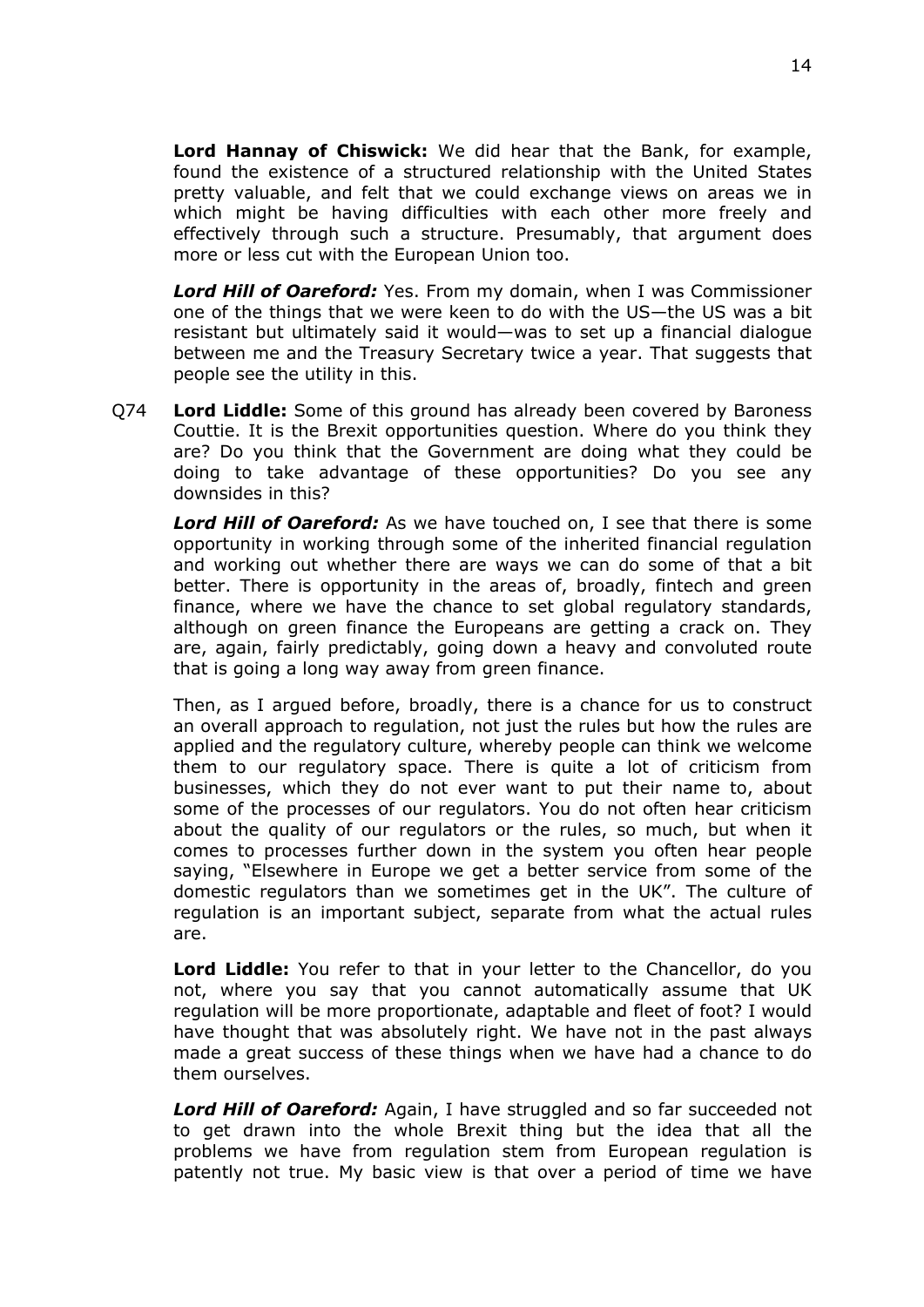enormously reduced our risk appetite across the British economy and society. Most of that we have done to ourselves of our own free will. Thinking about the overall regulatory burden simply in terms of Brexit makes us miss the big picture and the opportunity. We obsess over relatively small things and miss the bigger things.

**Lord Liddle:** Thank you, that is very helpful.

Q75 **Lord Tugendhat:** You mentioned a few moments ago fintech and green finance, and you also mentioned how difficult it is to get agreement between 27. In the light of those two remarks, do you think there is scope for us to become the first movers, the trendsetters, the precedent creators, in areas of that sort?

*Lord Hill of Oareford:* I think there is. Again, though, as I argued before, it goes broader than just the regulations that we set because, as we discussed a moment ago, quite a lot of what persuades a founder or a company to go into a particular market is to do with sentiment and emotion. We can be thinking about the specific regulation but there are also those broader points about tax culture, regulatory predictability and how likely the Government are to intervene. At the moment, for example, there is the possible effect on investment of the National Security and Investment Act. We all know why it is there but it introduces a new uncertainty into the system as it is not completely clear whether a foreign investment needs to be referred to this new piece of machinery.

There are a range of things that one ought to look at in the round to try to create a sentiment and a direction of travel, so that people can see overall that the UK is welcoming to business in a coherent and consistent way. Then, in particular areas, there is work one can do to regulate to make that as attractive as possible.

**Lord Tugendhat:** The rest of my question has been largely covered.

**The Chair:** Thank you very much indeed. Our member who is in Iraq at the moment is Lord Purvis. Over to you. We will give Lord Purvis a minute, but if he is not there then we will move on.

## Q76 **Lord Purvis of Tweed:** The connection is not great, I am afraid.

Good afternoon, Lord Hill. I wanted to pick up on the reply you gave to Lord Liddle, I think, which was on the future of regulatory reforms. Are there areas where you think that regulatory alignment would be consistent with the process now post Brexit? We received previous witness evidence that suggested that the future areas of regulation for the UK are likely to be in similar areas as the future areas of regulation for the EU, such as green and fintech, as you mentioned. If so, do you think that the alignment should be on the details or more just on the outcomes?

*Lord Hill of Oareford:* First of all, for all the areas that you mention, the task is to try to set them at a global level. UK regulators—I know they do—will want to remain very active in all the global regulatory bodies.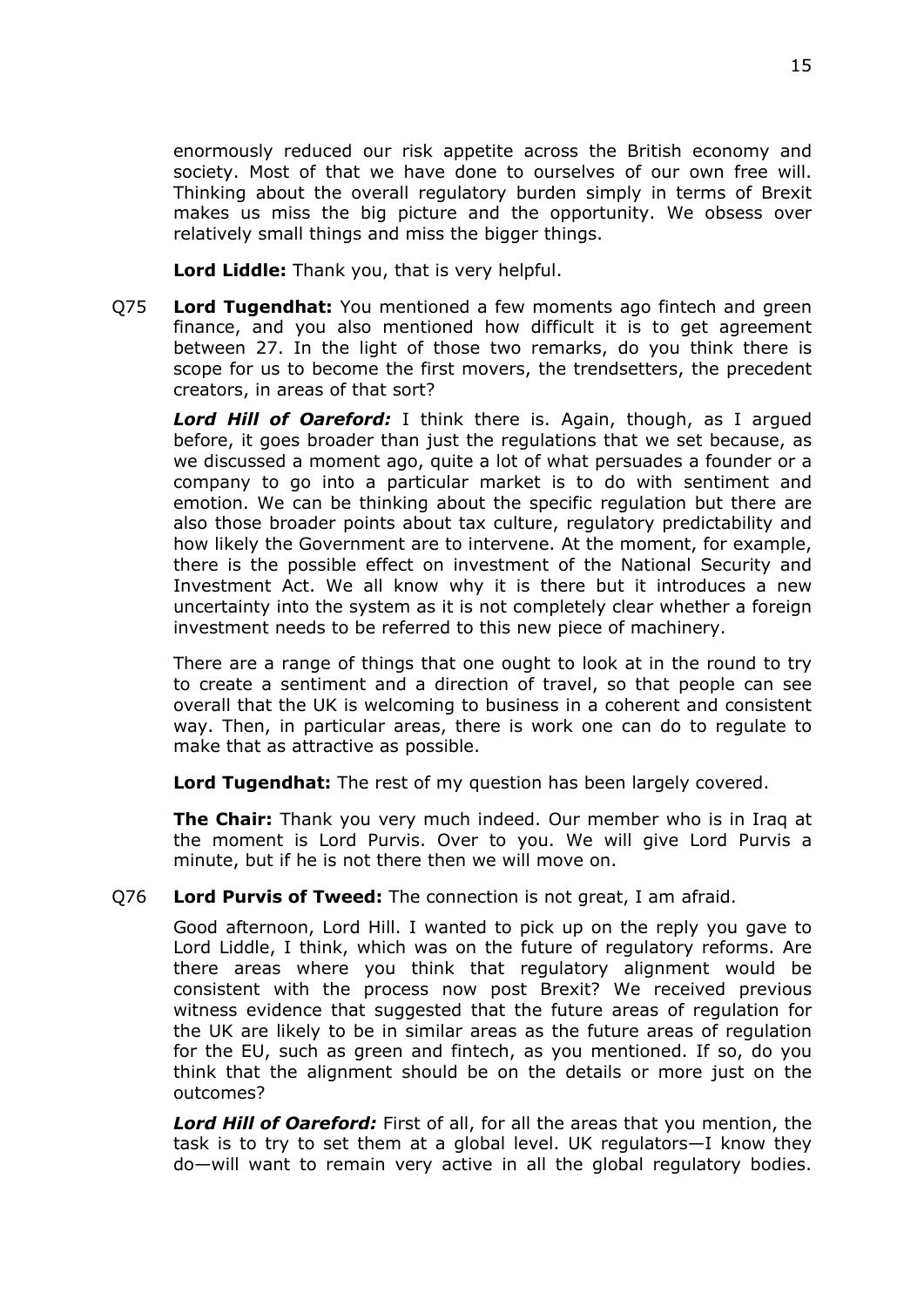You need to take a whole array of people with you at the top level to try to get ahead in setting standards in the world.

In terms then of how they are implemented at a detailed level, the truth is that all jurisdictions approach things in detail differently because we have different histories and cultures and different shapes to our societies. I do not think one should try to iron out all detailed differences because I do not think you will ever get there and you will drive yourself mad. To your question, outcomes and principles are the best way to go.

**Lord Purvis of Tweed:** You referred before to some of the concern that you had about adding more quasi-statutory powers, if I put it that way in my own words, to the regulators. Is there a concern that with the process that is now under way there will be even more power to the regulators, away from primary and secondary legislation, and at the same time perhaps the accountability structure remains within the European system? There is potentially a growing democratic deficit in the regulation of our financial services, even while the outcomes are likely to be aligned.

*Lord Hill of Oareford:* I do think that. That was the point I was trying to make to Lord Hannay. Giving the regulator more discretion is a rational thing to do—I have seen in the European system the difficulty of changing things flexibly because it is a highly politicised system and I understand why, in principle, you want the regulator to have more flex but I do not believe, from an accountability point of view, that we should be relaxed about creating a system whereby that greater discretion is passed over. In itself, that tends to be behaviour forming and enhancing; it is just the beginning of a process. I think your summary is correct and that is why we must try to put some greater accountability mechanism in at the beginning.

Q77 **Baroness Scott of Needham Market:** I wanted to go back to the discussion that you were having, particularly in response to Lord Lamont, about the extent to which the EU's direction of travel may be changing because of our departure. You gave the capital markets union as an example. Could you say any more about that, or whether there are any other examples or other evidence that the EU's direction of travel is changing as a result of our departure?

*Lord Hill of Oareford:* I think we started with this. One of the outcomes that I and all my former European colleagues were surprised by—they indeed believed that the purpose of Brexit was to make London Singapore-on-Thames and I think they are quite surprised that in a number of respects, the shape of our economy feels more like Brusselson-Thames in recent years.

It has weakened the European capital markets but I do not think it has sent them in a different direction. I thought it might have. I thought at the beginning that you would imagine that without the UK they might become less interested in capital markets, keener to get on with integration and a bit more heavy-handed on regulation, because the UK used to spend a lot of time in the European Parliament and the Council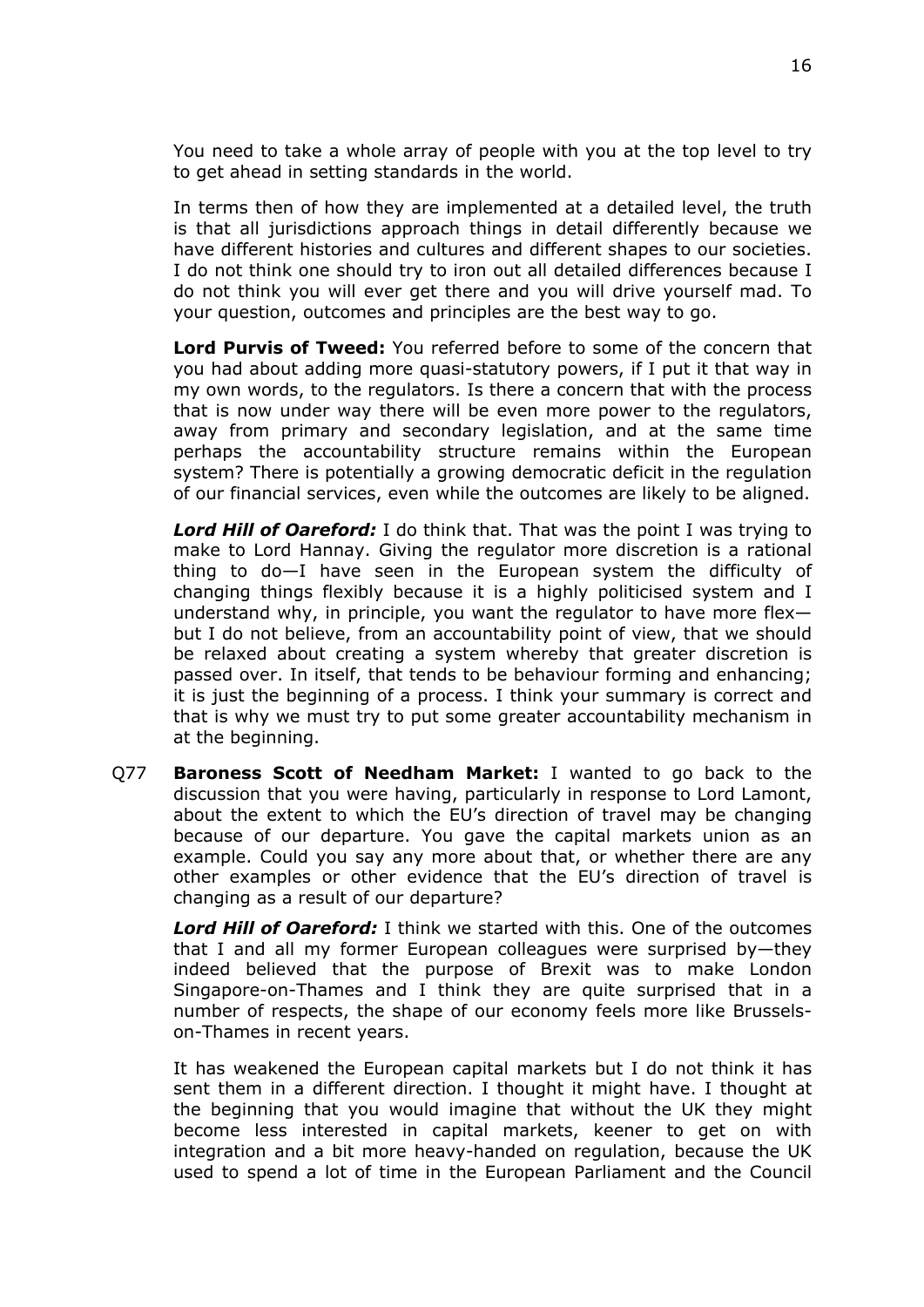arguing for lighter-touch regulation. I do not think that is, in practice, what has happened. There has been some modest progress on banking union but overall I do not think they have been taking an enormously divergent approach.

Somewhere in here, the interesting question might be what the Germans end up doing. There are some people close to Scholz who are very interested in capital markets and who are, I think, supportive of the broader, alliance-type approach that I talked about to Lord Lamont rather than a Europe-first, greater integration kind of approach. Overall, I do not think there has been an enormous lurch in a new direction in the EU.

**Baroness Scott of Needham Market:** Thank you. I was also going to ask you to say a little about the Russia–Ukraine crisis but you have already touched on that. Therefore, in the interests of time, I will allow us to move on and perhaps the Chair can come back to you if there is time at the end.

**The Chair:** Thank you very much indeed. In fact, another retired Commissioner would like to ask a supplementary here. Lord Tugendhat.

**Lord Tugendhat:** I noted your comment about the Germans, but to what extent do you think the probability of this high inflation coming down the track and the differences of view within the European Central Bank over quantitative easing, that combination of issues, is going to create difficulties for not just the capital markets union but for plans in this sector altogether?

*Lord Hill of Oareford:* Like all of us, they have a big economic problem coming extremely quickly. Obviously, like you, I have seen that the ECB is taking, so far, a different approach towards quantitative easing from the decisions that are being taken in the United States and over here on interest rates. I do not know whether it will be able to sustain that.

However, I think the main consequence of what is happening is that the emphasis everywhere on security and resilience is likely to increase. The process that had been going on in financial services of global integration and the internationalisation of finance, I think is going to go into reverse. In the same way that we all woke up and thought, "We have been overly dependent on other parts of the world for our energy supplies", other parts of the world, when they saw what happened with SWIFT and sanctions, have woken up and thought, "We have become overly dependent on bits of the West for our financial system and our funding". I suspect that there will be a process of more fragmentation or consolidation but as to how that will work through in the European economy, Lord Lamont would have a better answer than I would, I think.

**The Chair:** Our most patient member is Lord Wood and he has the last substantive question.

Q78 **Lord Wood of Anfield:** I wanted to ask you about equivalence decisions, which were the holy grail for many parts of the City in the immediate